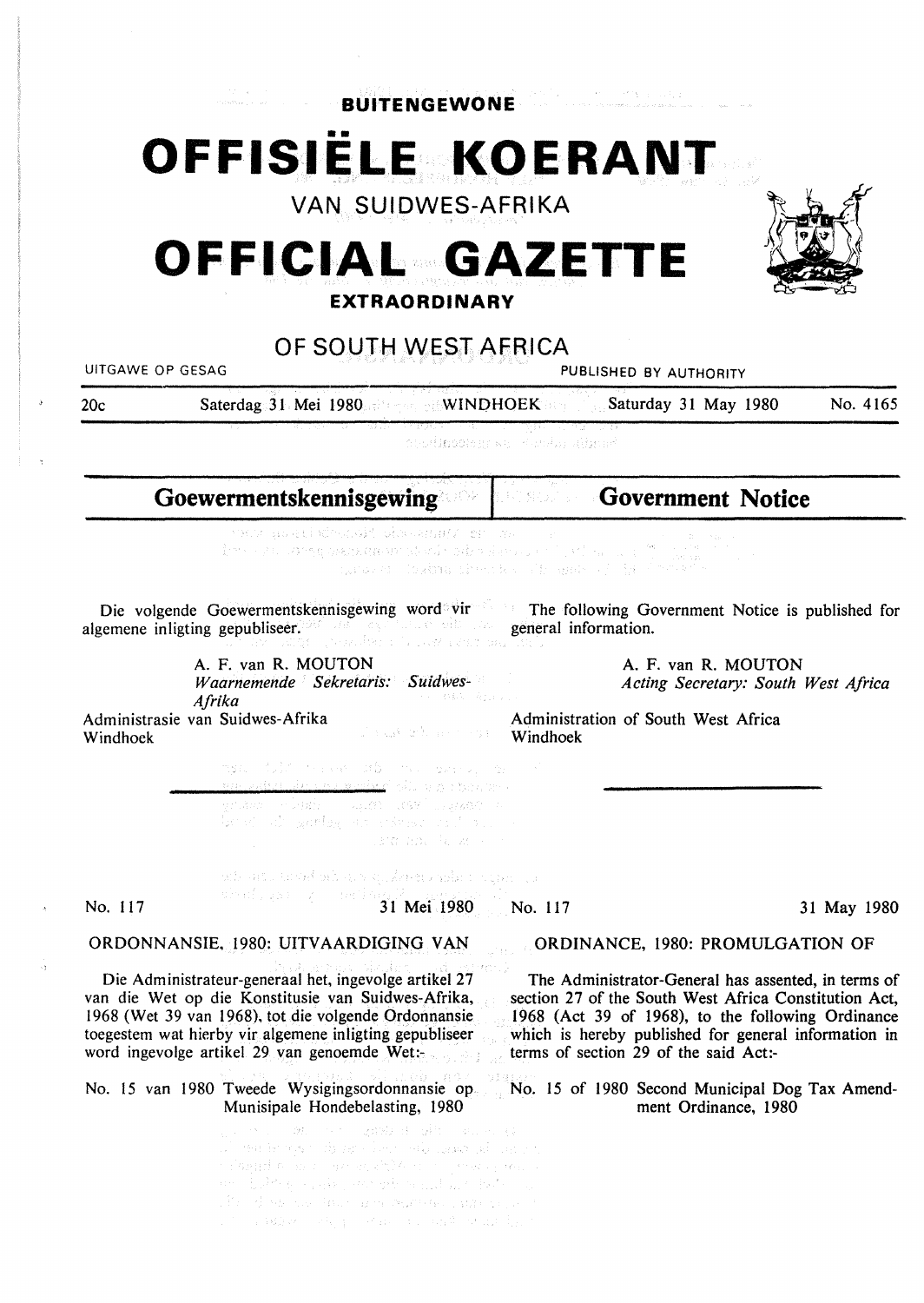#### **Ordonnansie METWEEDE WYSIGINGSORDONNANSIE OP MUNISI-No. 15 van 19,80 PALE HONDEBELASTING, 1980**

*(Goedgekeur 27 Mei 1980)* 

*(Engelse teks deur die Administrateur-generaal onderteken) (Datum van inwerkingtreding 1 Januarie 1981)* 

# **·ORDONNANSIE**

Film Redal Orad

Tot wysiging van die Munisipale Hondebelastingordonnansie 1967, betreffende die bepaling van die bedrag van die belasting; en om voorsiening te maak vir verbandhoudende aangeleenthede.

Die Wetgewende Vergadering van die Gebied Suidwes-**Afrika VERORDEN SOOS VOLG:** 

Vcrvanging van artikel 3 van Ordonnansie 13 van<br>1967, soos vervang deur<br>artikel 1 van Ordonnansie<br>8 van 1978.

Sternel November

1. Artikel 3 van die Munisipale Hondebelastingordonnansie 1967 (hieronder die Hoofordonnansie genoem), word' hierby deur die volgende artikel vervang:

"Bedrag van be- 3. (1) Die bedrag van die belasting word, behoudens die bepalings van hierdie artikel, deur die raad wat die belasting ople, bepaal.

> (2) Die bedrag van die belasting kan verskil na gelang van -

(a) die ras van die bond;

- (b) die geslag van die bond: Met dien verstande dat die bedrag van die belasting ten opsigte van enige sodanige geslag verder kan verskil na gelang die bond gesny is al dan nie;
- (c) enige ander eienskap van die bond deur die Uitvoerende Komitee by regulasie voorgeskryf;
- (d) enige ander maatstaf deur die Uitvoerende Komitee by regulasie voorgeskryf.

(3) Die bedrag van die belasting aldus ten opsigte van enige kategorie bonde bepaal, mag nie hoer wees nie as die maksimumbedrag deur die Uitvoerende Komitee by regulasie ten opsigte van daardie kategorie bonde voorgeskryf.

(4) Nadat die bedrag van die belasting bepaal is, moet die raad wat dit bepaal het, 'n kennisgewing in 'n Afrikaanse en in 'n Engelse nuusblad wat binne die munisipale gebied van daardie raad omloop laat publiseer en by die munisipale kantoor laat opplak waarin die

医肾炎 医内脏的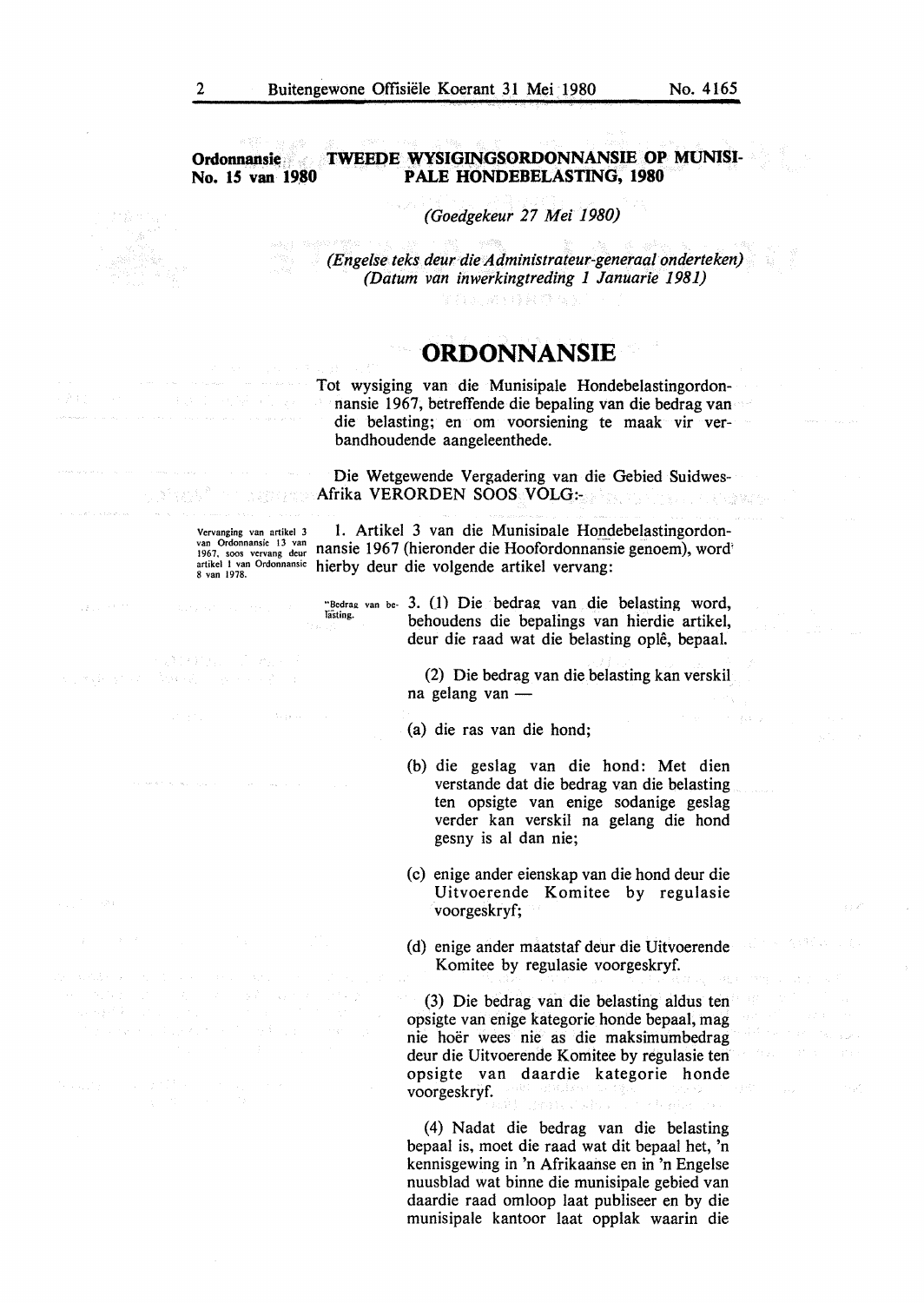## **SECOND MUNICIPAL DOG TAX AMENDMENT Ordinance ORDINANCE.** 1980 No. 15 of 1980 **ORDINANCE, 1980**

*(Assented to 27 May 1980) (English text signed by the Administrator-General) (Date of commencement 1 January 1981)* 

i<br>Veliko

# **ORDINANCE**

To amend the Municipal Dog Tax Ordinance, 1967, in regard to the determination of the amount of the tax; and to provide for incidental matters.

BE IT **ORDAINED** by the Legislative Assembly for the Territory of South West Africa, as follows:-

1. The following section is hereby substituted for section 3 of the Municipal Dog Tax Ordinance, 1967 (hereinafter referred to as the principal Ordinance):

Substitution of section 3 of Ordinance 13 of 1967. as substituted by section I of Ordinance 8 of 1978.

"Amount of tax. 3. *(* 1) The amount of the tax shall, subject to the provisions of this section, be determined by the council imposing the tax.

> (2) The amount of the tax may differ according to  $-$

(a) the breed of the dog;

- (b) the sex of the dog: Provided that the amount of the tax in respect of any such sex may further differ depending on whether the dog has been spayed or not;
- (c) any other characteristic of the dog prescribed by the Executive Committee by regulation;
- (d) any other criterion prescribed by the Executive Committee by regulation.

(3) The amount of the tax so determined in respect of any category of dogs, shall not exceed the maximum amount prescribed by the Executive Committee by regulation in respect of such category of dogs.

(4) After the amount of the tax has been determined, the council which has determined it shall cause a notice stating the amount of the tax and stating further that objections thereto must be lodged with the town clerk within a period stated therein which shall not be shorter than fourteen days calculated from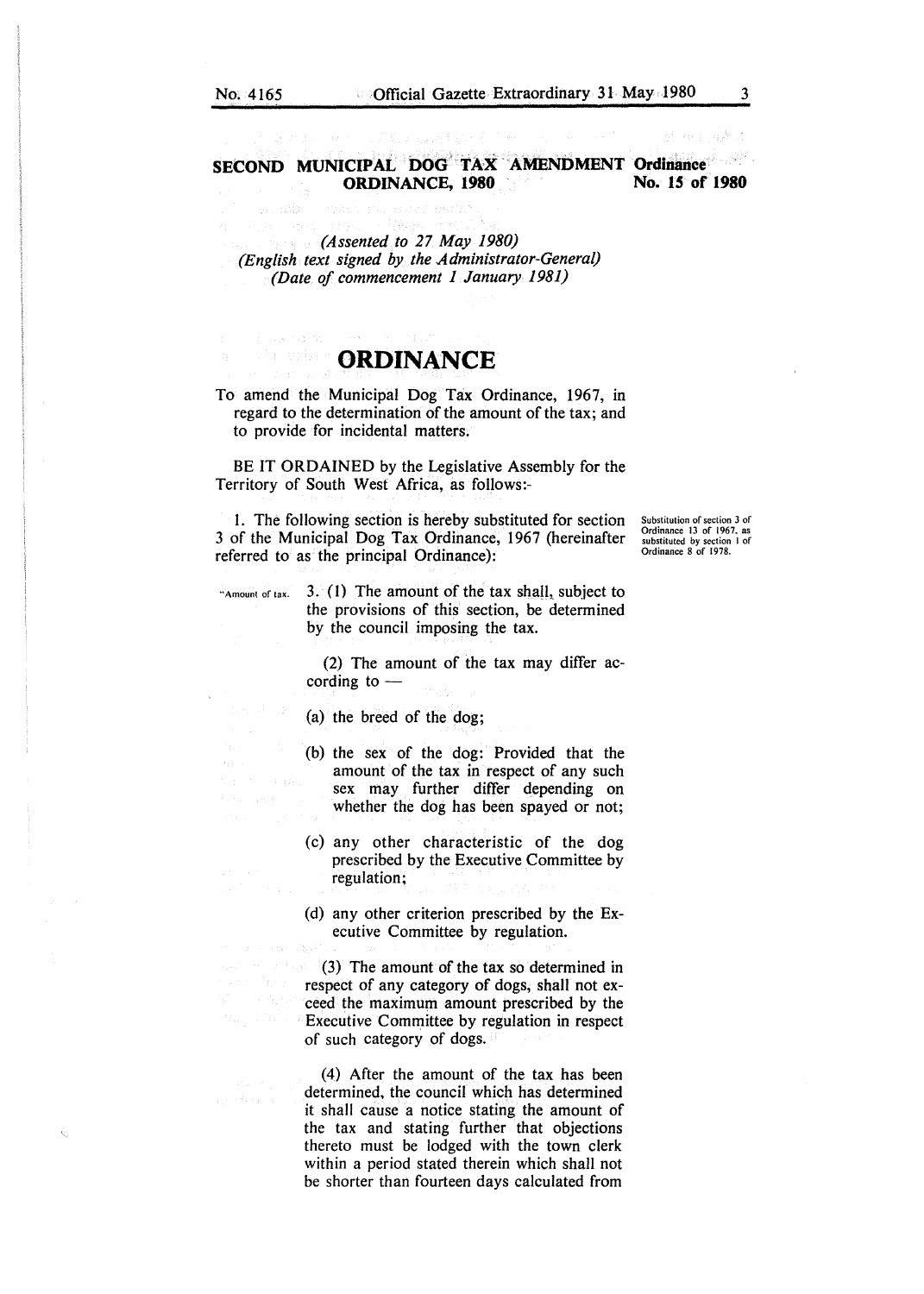#### Ordonnansie TWEEDE WYSIGINGSORDONNANSIE OP<br>No. 15 van 1980 MUNISIPALE HONDEBELASTING. 1980 **MUNISIPALE HONDEBELASTING, 1980**

verdi me 21 uni

end kilometer المتعارف ولأخلص

we actably at

 $\mathbb{Z}_2$  is

3103331

170E

362

bedrag van die belasting vermeld word en verder vermeld word dat besware daarteen by die stadsklerk ingedien moet word binne 'n daarin vermelde tydperk wat nie korter mag wees nie as veertien dae, bereken vanaf die datum van publikasie van daardie kennisgewing.

(5) (a) As daar by die verstryking van die tydperk bedoel in subartikel (4) geen besware deur die stadsklerk ontvang is nie, kan die bedrag van die belasting onmiddellik afgekondig word ooreenkomstig Encoupled En die bepalings van subartikel (6).

(b) As besware binne die tydperk bedoel in subartikel (4) deur die stadsklerk ontvang is, moet daardie besware aan die raad wat die belasting opgelê het voorgelê word en moet daardie raad die bedrag van die belasting beroorweeg met beboorlike inagneming van bedoelde besware en nadat dit guidency of the state aldus beroorweeg is, kan die bedrag van die belasting afgekondig word ooreenkomstig die bepalings van subartikel (6). man gib

> ( 6) Die bed rag van die belasting deur 'n raad ooreenkomstig die bepalings van hierdie artikel bepaal, moet by kennisgewing in die *Offisii!le Koerant* afgekondig word en is van krag vanaf die datum waarop dit aldus afgekondig word, tensy die kennisgewing waarby dit aldus afgekondig word, bepaal dat dit van krag word op 'n later datum wat daarin vermeld word.".

2. Artikel 15 van die Hoofordonnansie word bierby gewysig deur paragraaf (b) deur die volgende paragraaf te vervang:

"(h) enigiets voorgeskryf word wat ingevolge bierdie ordonnansie by regulasie voorgeskryf moet of kan word en, in die algemeen, voorsiening gemaak word vir alle sake nodig by die behoorlike administrasie van hierdie ordonnansie en die beboorlike uit-Version in voering van sy bepalings;".

3. Hierdie Ordonnansie beet die Tweede Wysigingsordonnansie op Munisipale Hondebelasting, 1980, en tree op 1 Januarie 1981 in werking. r.

 $\mathcal{L} \mathcal{M}^{\text{L}} \left( \mathcal{E}(\mathcal{A}) \right) = \mathcal{W} \left( \frac{1}{2} \mathcal{A} \mathcal{R} \right) \mathcal{H} \left( \mathcal{A} \right) \left( \mathcal{A} \right) \mathcal{H} \left( \mathcal{A} \right)$ sources - Eagle New of Castle Faction of diffi-最好的 (Sec. 212) Pro Apple to the Compact of Territory &

Wysiging van artikcl 15 **van Ordonnansie 13 van**  1967. soos gewysig deur **artikel 4 van Ordonnansie**  41 van 1967 en artikel 4 **van Ordonnansie 8 van**  1978.

**Kort titel en inwerkingtre~**  ding.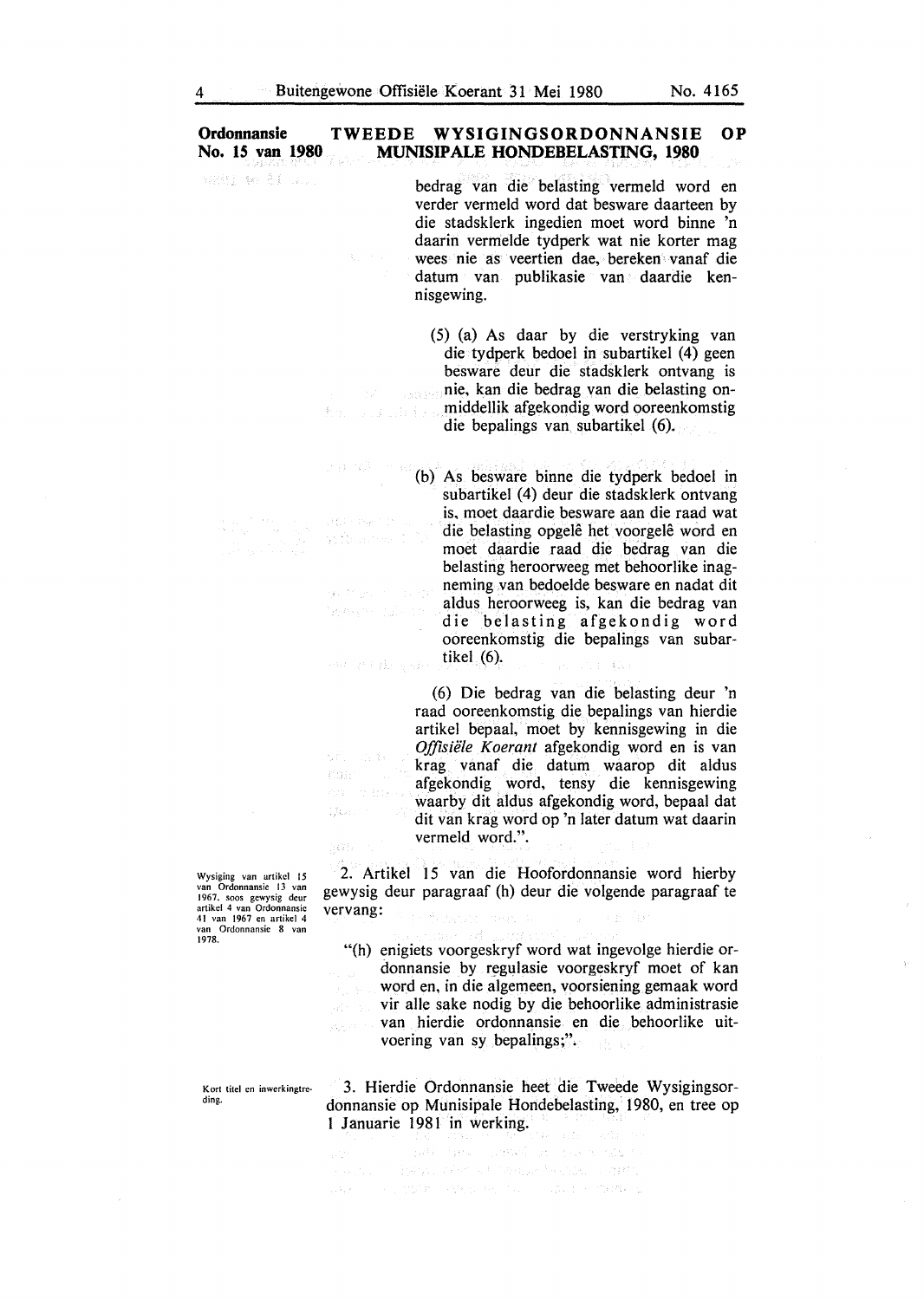### **SECOND MUNICIPAL DOG TAX AMENDMENT Ordinance ORDINANCE, 1980** No. 15 of 1980

the date of publication of such notice, to be published in an English and in an Afrikaans newspaper circulating within the municipal area of such council and to be posted at the municipal office.

- (5) (a) If at expiration of the period referred to in subsection (4) no objections have been received by the town clerk, the amount of the tax may forthwith be published in accordance with the provisions of subsection (6).
- (b) If objections have been received by the town clerk within the period referred to in subsection (4) such objections shall be submitted to the council which imposed the tax and such council shall reconsider the amount of the tax with due regard to such objections and after it has been so reconsidered the amount of the tax may be published in accordance with the provisions of subsection (6).

(6) The amount of the tax determined by a council in accordance with the provisions of this section, shall be published by notice in the *Official Gazette* and shall be in force from the date on which it is so published, unless the notice by which it is so published determines that it shall come into force on a later date stated therein.".

2. Section 15 of the principal Ordinance is hereby amended by the substitution for paragraph (h) of the following paragraph:

"(h) prescribing anything which shall or may under this Ordinance be prescribed by regulation and generally providing for all matters necessary for the due administration and for giving full effect to the provisions of this Ordinance;".

3. This Ordinance shall be called the Second Municipal Dog Tax Amendment Ordinance, 1980, and shall come into operation on 1 January 1981.

**Amendment of section 15**  of Ordinance 13 of 1967, **as amended by section 4 of**  Ordinance 41 of 1967 and section 4 of Ordinance 8 of 1978.

Short title and commence**ment.**